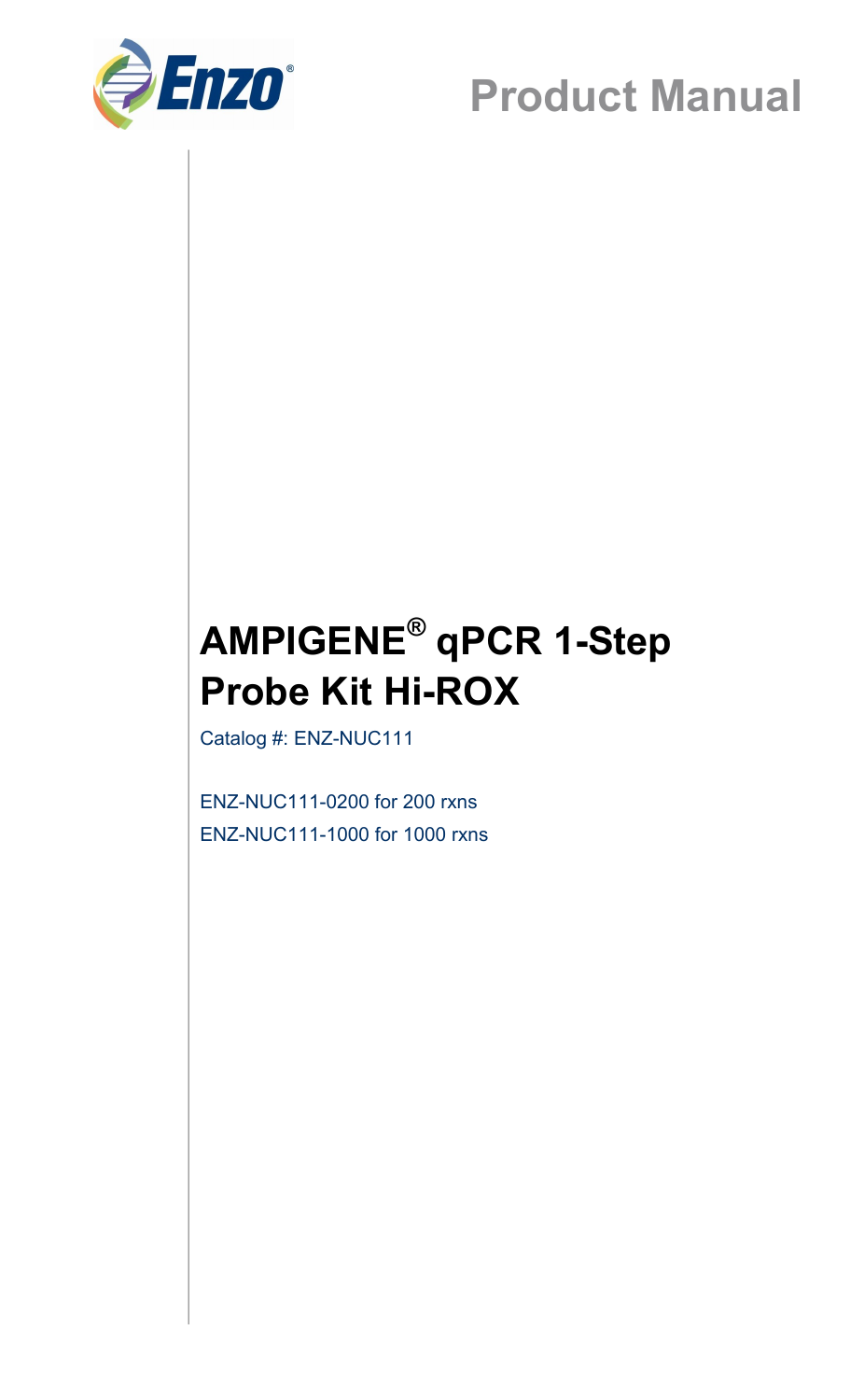



### **USE FOR RESEARCH PURPOSES ONLY**

Unless otherwise specified expressly on the packaging, all products sold hereunder are intended for and may be used for research purposes only and may not be used for food, drug, cosmetic or household use or for the diagnosis or treatment of human beings. Purchase does not include any right or license to use, develop or otherwise exploit these products commercially. Any commercial use, development or exploitation of these products or development using these products without the express written authorization of Enzo Life Sciences, Inc. is strictly prohibited. Buyer assumes all risk and liability for the use and/or results obtained by the use of the products covered by this invoice whether used singularly or in combination with other products.

#### **LIMITED WARRANTY; DISCLAIMER OF WARRAN-TIES**

These products are offered under a limited warranty. The products are guaranteed to meet all appropriate specifications described in the package insert at the time of shipment. Enzo Life Sciences' sole obligation is to replace the product to the extent of the purchasing price. All claims must be made to Enzo Life Sciences, Inc., within five (5) days of receipt of order. THIS WARRANTY IS EXPRESSLY IN LIEU OF ANY OTHER WAR-RANTIES OR LIABILITIES, EXPRESS OR IMPLIED, INCLUD-ING WARRANTIES OF MERCHANTABILITY, FITNESS FOR A PARTICULAR PURPOSE, AND NON- INFRINGEMENT OF THE PATENT OR OTHER INTELLECTUAL PROPERTY RIGHTS OF OTHERS, AND ALL SUCH WARRANTIES (AND ANY OTHER WARRANTIES IMPLIED BY LAW) ARE EX-PRESSLY DISCLAIMED.

#### **TRADEMARKS AND PATENTS**

Several Enzo Life Sciences products and product applications are covered by US and foreign patents and patents pending. Enzo is a trademark of Enzo Life Sciences, Inc.

> **FOR RESEARCH USE ONLY. THE PRODUCT MAY BE USED ONLY FOR**  *IN VITRO* **RESEARCH PURPOSES.**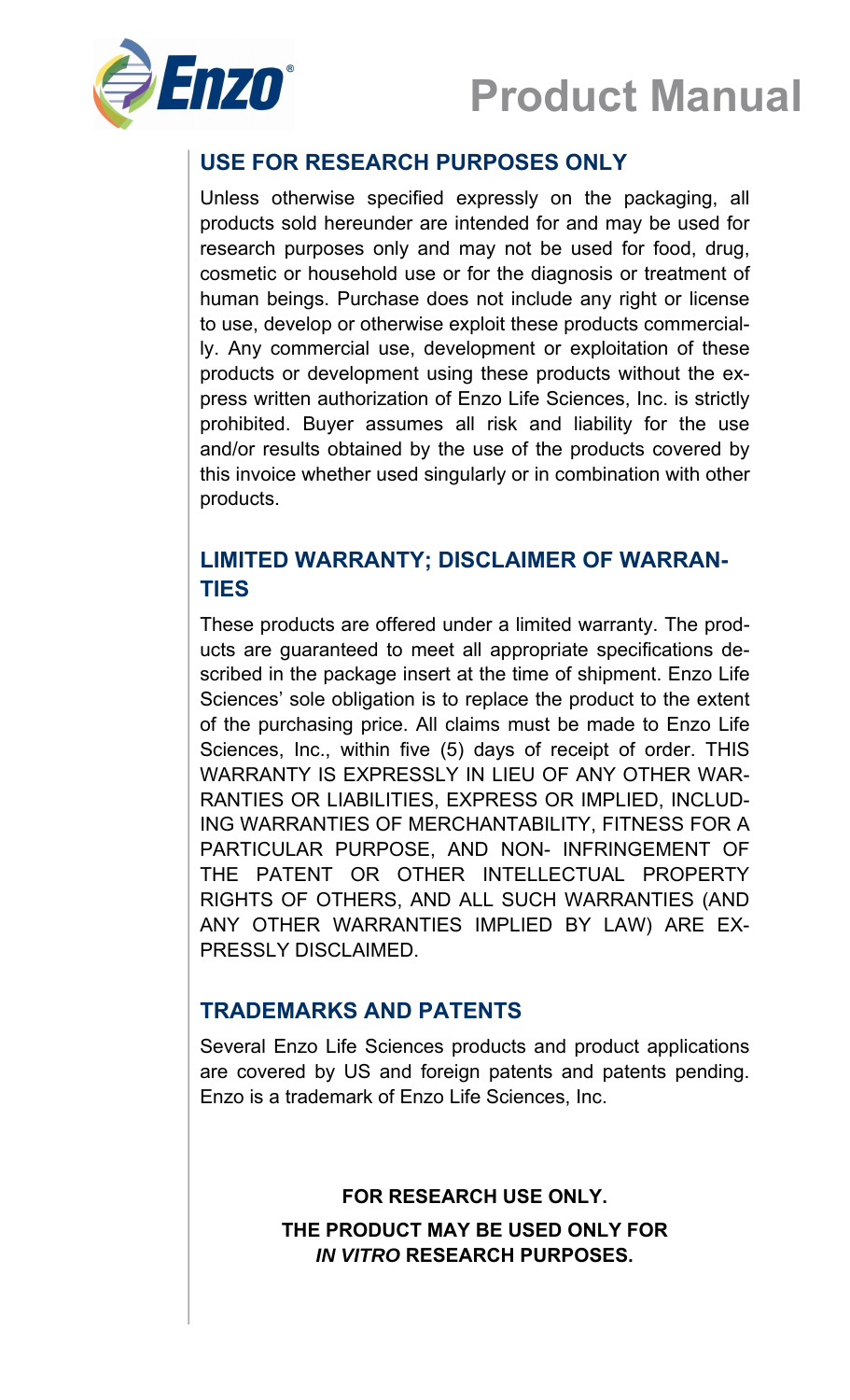

# **Product Manual**



Please read entire booklet before proceeding with the assay.



Carefully note the handling and storage conditions.



Please contact Enzo Life Sciences Technical Support if necessary.

### **TABLE OF CONTENTS**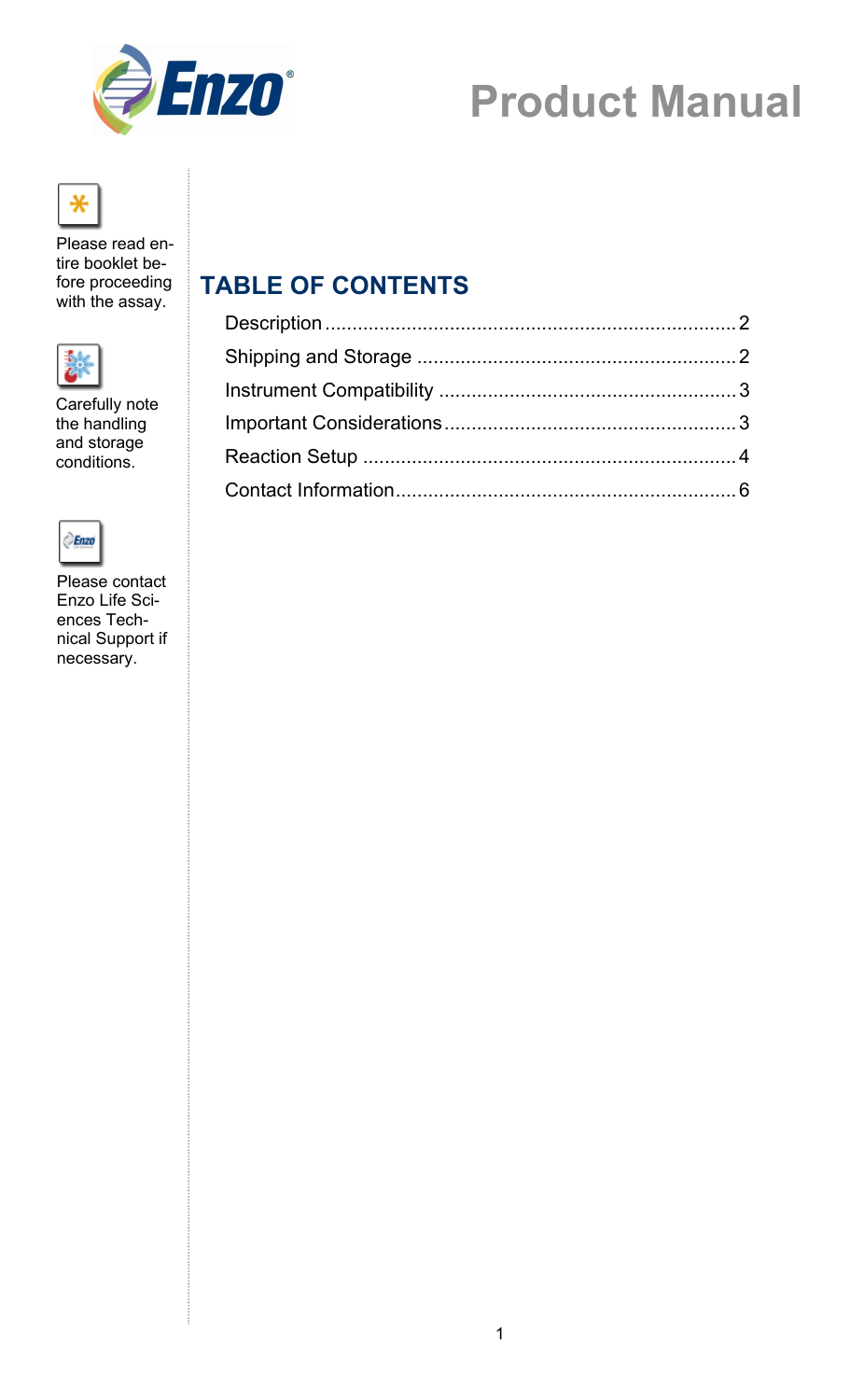



### **DESCRIPTION**

Enzo Life Sciences' AMPIGENE® qPCR 1-Step Probe Kit uses the latest developments in reverse transcriptase technology and buffer chemistry for efficient cDNA synthesis and PCR in a single tube.

Our modified MMLV reverse transcriptase (RTase) is both thermostable and extremely active. The enzyme is blended with RNase inhibitor preventing degradation of RNA by contaminating RNase. The RTase is not inhibited by ribosomal and transfer RNAs, total RNA is an ideal substrate.

Enzo Life Sciences' real-time PCR probe mixes have been designed for use on a wide range of probe technologies including Taqman®, Molecular Beacons® and Scorpion probes®.

AMPIGENE® qPCR 1-Step Probe Mix uses proprietary small molecular inhibitor technology that prevents formation of primerdimers to improve reaction sensitivity and specificity.

High-throughput screening has resulted in a buffer system that allows efficient amplification from GC-rich and AT-rich templates, under fast and standard cycling conditions.

| <b>Component</b>                                         | 200 reactions     | 1000 reactions   |
|----------------------------------------------------------|-------------------|------------------|
| 2x AMPIGENE <sup>®</sup> qPCR<br>1-Step Probe Mix Hi-ROX | $2 \times 1$ ml   | $10 \times 1$ ml |
| 20x RTase with RNase<br>inhibitor                        | $2 \times 200$ µl | 10 x 200µl       |



Protect from prolonged exposure to light.

#### **SHIPPING AND STORAGE**

On arrival the kit should be stored at -20°C. Avoid prolonged exposure to light. If stored correctly the kit will retain full activity for 12 months. The kit can be stored at 4°C for 1 month. The kit can go through 30 freeze/thaw cycles with no loss of activity.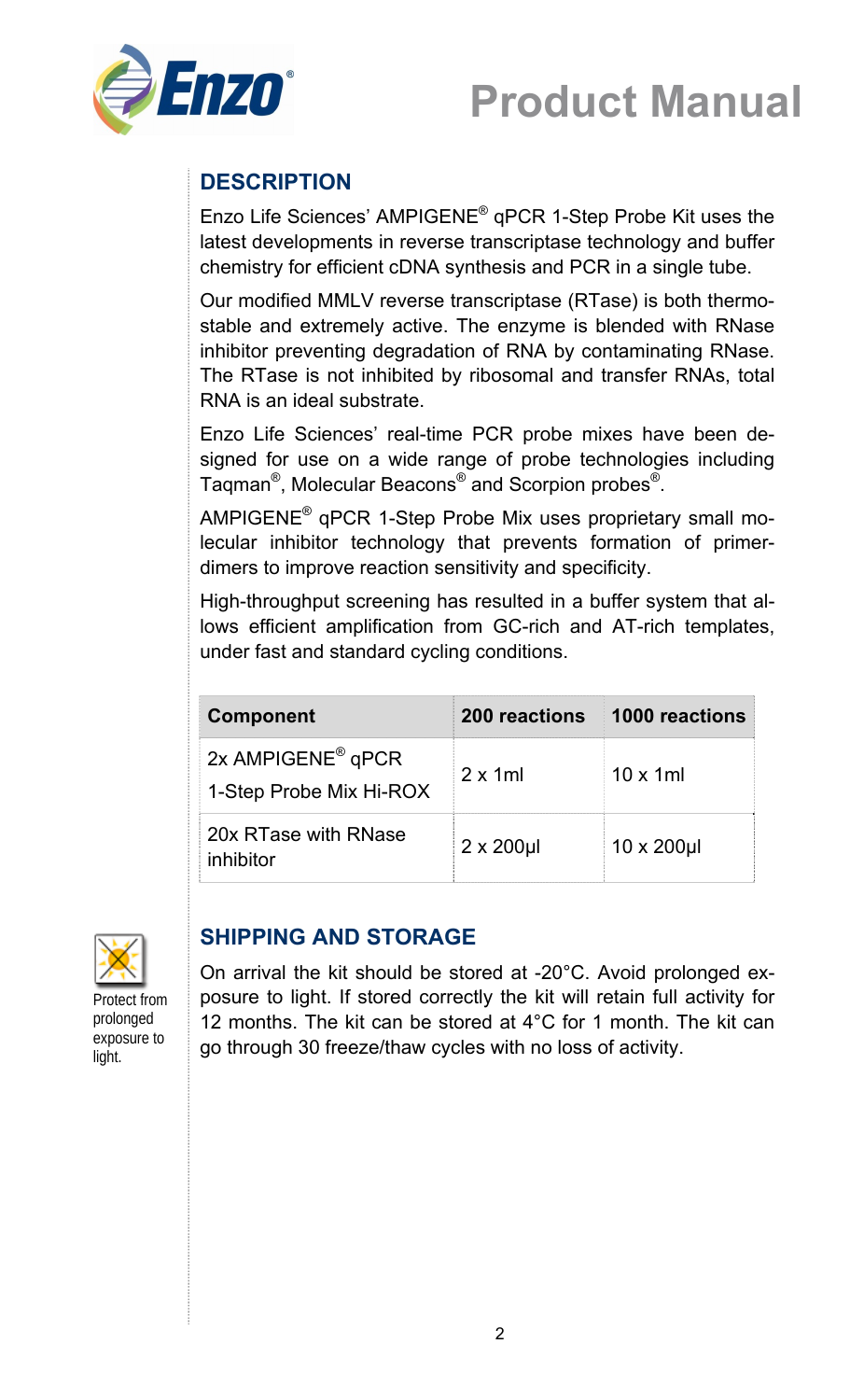



#### **INSTRUMENT COMPATIBILITY**

| <b>Manufacturer</b>       | <b>Instrument</b>                                                                                                                          | Lo-ROX    | <b>Hi-ROX</b> |
|---------------------------|--------------------------------------------------------------------------------------------------------------------------------------------|-----------|---------------|
| Analytica Jena            | qTower                                                                                                                                     | Yes       | Yes           |
| <b>Applied Biosystems</b> | 7500, 7500 FAST,<br>Viia7™                                                                                                                 | Yes       | <b>No</b>     |
| <b>Applied Biosystems</b> | 7000.<br>7300,7700,7900,<br>7900HT, 7900HT<br>FAST, StepOne™,<br>StepOne <sup>™</sup> Plus                                                 | <b>No</b> | Yes           |
| Bio-Rad <sup>®</sup>      | iCycler <sup>®</sup> , MyiQ <sup>®</sup> , iQ<br>™5, Opticon™,<br>Opticon <sup>™</sup> 2,<br>Chromo4™,<br>MiniOpticon™,<br>CFX96™, CFX384™ | Yes       | <b>No</b>     |
| Cepheid®                  | Smartcycler <sup>®</sup>                                                                                                                   | Yes       | Yes           |
| Eppendorf                 | Mastercycler <sup>®</sup> ep<br>realplex,<br>Mastercycler <sup>®</sup><br>realplex 2S                                                      | Yes       | Yes           |
| Illumina <sup>®</sup>     | Eco <sup>™</sup>                                                                                                                           | Yes       | Yes           |
| Qiagen/Corbett            | Rotor-Gene™ 3000,<br>6000, Q                                                                                                               | Yes       | Yes           |
| Roche Applied<br>Science  | Lightcycler <sup>®</sup> 480,<br>Lightcycler <sup>®</sup> Nano                                                                             | Yes       | Yes           |
| Stratagene (Agilent)      | $MX 4000P^{\circledast}$ , MX<br>3000P®, MX 3005P®                                                                                         | Yes       | <b>No</b>     |
| Takara                    | Cycler Dice <sup>®</sup>                                                                                                                   | Yes       | Yes           |
| <b>Techne</b>             | Quantica <sup>®</sup>                                                                                                                      | Yes       | Yes           |

#### **IMPORTANT CONSIDERATIONS**

**Primer design**: For efficient amplification under fast cycling conditions we recommend amplicon lengths between 80bp and 200bp. With all manufacturers master mixes the shorter the amplicon length the faster the reaction can be cycled. Amplicon lengths should not exceed 400bp. Primers should have a predicted melting temperature of around 60°C. For taqman probes choose probe close to 5' primer, avoid terminal guanosine residues.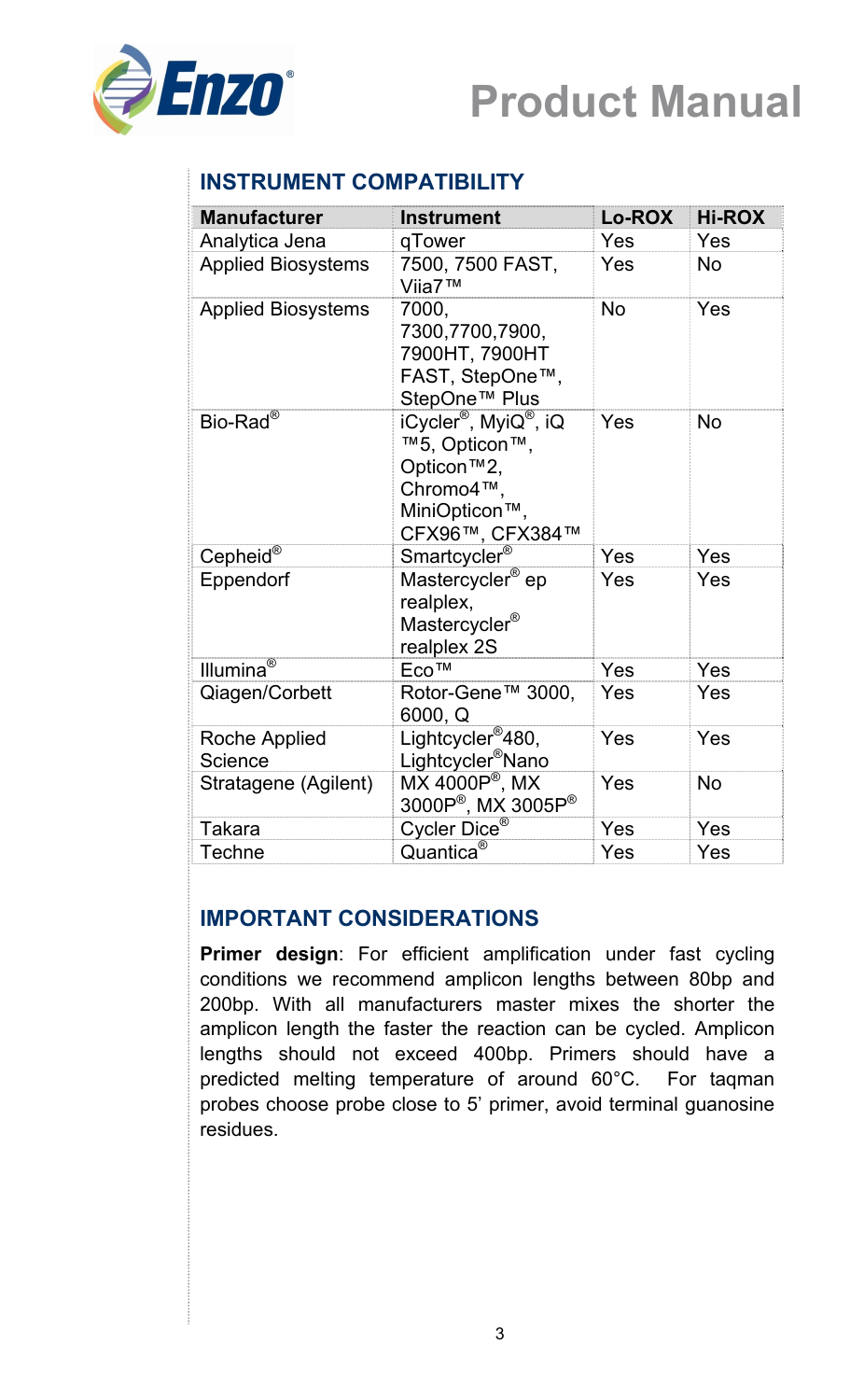



### **REACTION SETUP**

- 1. Before starting, briefly vortex 2x AMPIGENE® qPCR 1-Step Probe Mix Hi-ROX.
- 2. Prepare a master mix based on the following table; we recommend also setting up a no-RTase control:

| <b>Reagent</b>                                                 | 20 <sub>µ</sub><br>reaction                            | <b>Final</b><br>concentr<br>ation | <b>Notes</b>                                                                                         |
|----------------------------------------------------------------|--------------------------------------------------------|-----------------------------------|------------------------------------------------------------------------------------------------------|
| 2x AMPIGENE <sup>®</sup><br>qPCR 1-Step<br>Probe Mix<br>Hi-ROX | $10\mu$                                                | 1x                                |                                                                                                      |
| Forward<br>primer (10µM)                                       | 400nM<br>$0.8$ µl                                      |                                   | See above<br>for optimal<br>primer<br>design                                                         |
| Reverse<br>primer (10µM)                                       | $0.8$ µl                                               | 400nM                             |                                                                                                      |
| Probe (10µM)                                                   | $0.4$ µl                                               | 200nM                             |                                                                                                      |
| 20x RTase                                                      | $1.0 - 2.0$ µl                                         | $1x$ or $2x$                      | 1.0 $µ$ is<br>recommend<br>ed<br>2.0µl will<br>improve Ct<br>but may<br>increase<br>primer<br>dimers |
| <b>Template RNA</b>                                            | 1pg to $1\mu$ g<br>total RNA<br>>0.01pg<br><b>mRNA</b> | variable                          |                                                                                                      |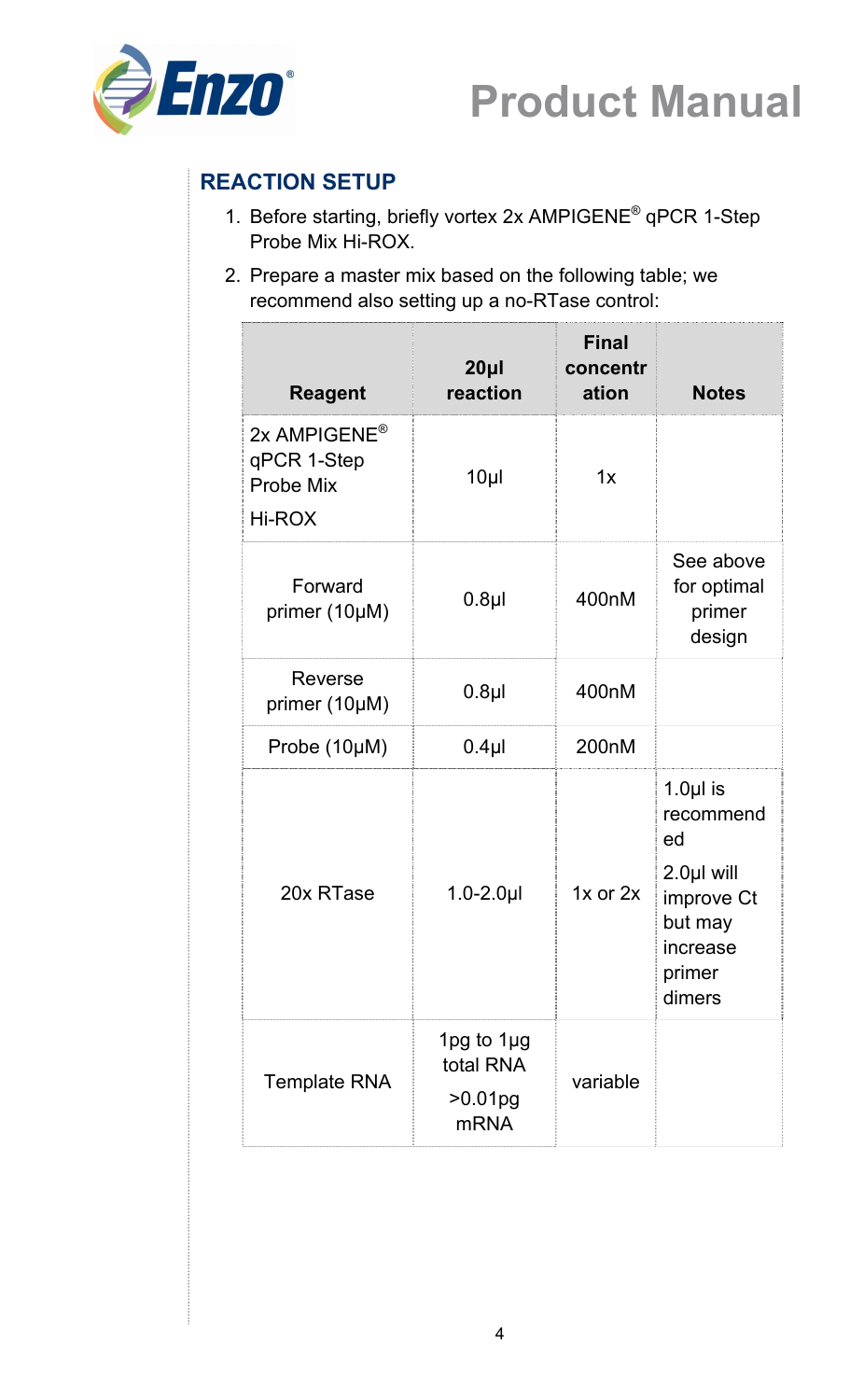



3. Program the instrument using following conditions, acquiring data on the appropriate channel:

| <b>Cycles</b>           | <b>Temperature</b>                                 | <b>Time</b>                | <b>Notes</b>                                                                                                                                                                                  |
|-------------------------|----------------------------------------------------|----------------------------|-----------------------------------------------------------------------------------------------------------------------------------------------------------------------------------------------|
| 1                       | 45 $\mathrm{^{\circ}C}$ to 55 $\mathrm{^{\circ}C}$ | 10 <sub>min</sub>          | Reverse<br>transcription, $45^{\circ}$ C<br>is recommended<br>for most<br>applications, 55°C<br>should be used<br>only when<br>amplicon contains<br>regions of high<br>secondary<br>structure |
| 1                       | $95^{\circ}$ C                                     | 2 <sub>min</sub>           | Polymerase<br>activation, 2<br>minutes                                                                                                                                                        |
| 40                      | $95^{\circ}$ C<br>$60^{\circ}$ C to $65^{\circ}$ C | 5 seconds<br>20-30 seconds | Denaturation<br>Anneal/Extension<br>(do not exceed 30<br>seconds, do not<br>use temperatures<br>below 60°C)                                                                                   |
| <b>Melt</b><br>analysis | Refer to instrument<br>instructions                |                            | Optional melt<br>profile analysis,<br>available for<br>hybridization<br>probes only                                                                                                           |